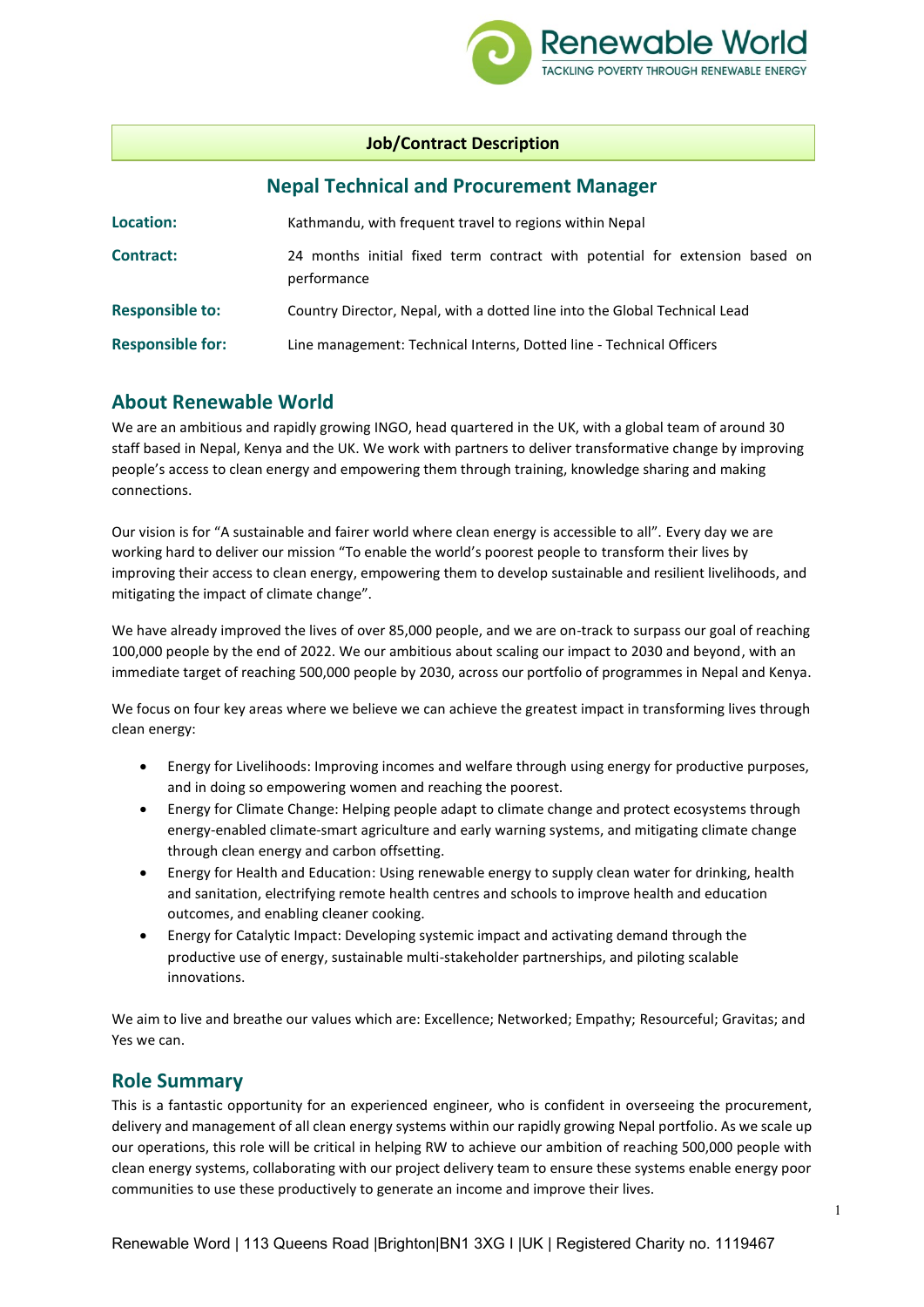

This position will help drive technical delivery and operational excellence across RW's programmes in Nepal, and play an important role, with the support of our Global Technical Manager, in rolling out our technical procurement systems and processes in Kenya, transferring our best practice knowledge from our Nepal operations.

The post holder will be accountable for the installation and project management of the technical components of RW's projects in Nepal, working closely with our local NGO partners and private sector vendors. As we increase the breadth and quantity of clean technologies in our programming, this post will need to deliver outputs to agreed quality and pace and guide the project delivery team to meet agreed workplans in this area.

The successful applicant, who will join the team as a member of RW Nepal's Senior Management Team, will possess sensitivity to caste, gender and economic class and will, at all times, adhere to Renewable World's Safeguarding Policy and enhanced Code of Conduct. Strong communications skills and an ability to work with a wide range of stakeholders including government at all levels, donors and rural communities on the ground are essential. Strong skills in written work, reporting and national level coordination will be required, with a commitment to undertake frequent field travel across Nepal, including a willingness to spend extended periods traveling to project sites within Nepal.

## **Detailed purpose**

- 1. Technical project management: Identify technical partners, support the team to leverage funding for technical components of RW's renewable energy centred project, and oversee all renewable energy components of RW's projects, from procurement through to commissioning.
- 2. Technical team development: In collaboration with Project Managers, define technical team roles and responsibilities, oversee technical staff recruitment, capacity building and technical management, and manage technical interns as made available.
- 3. Procurement: In Nepal, manage all technical procurement and provide quality control for planned and under-construction projects to partners, communities and the project team. Additionally, oversee RW's global procurement policy, procedures and technical procurement.
- 4. Technical advice and input: Build the technical understanding of the Renewable World Nepal team and partner organisations to achieve sustainable impacts through distributing renewable energy services.
- 5. Methodology: Implement and adhere to the global programme protocols and standards for all projects, including RW's Community Centred Model (CCM), and risk management processes.

## **Main Duties and Responsibilities**

#### *1. Technical project management*

- Build RW's network of technical service providers, covering extensive range of clean energy technologies, including water lifting, clean cooking, institutional electrification, value chain technologies, and broaden this scope to include new technologies.
- Support the project delivery team to leverage funding for technical components of RW's renewable energy centred projects, from multiple stakeholders including the government and the private sector.
- Oversee and directly monitor the technical team's delivery of all renewable energy components of RW's projects, from planning, feasibility studies, implementation, and post construction phase.
- Offer technical assistance to the project team, play a pivotal role in identifying problems (technical and business model/methodology) and efficiently resolve them to achieve improved outputs.
- Ensure technical components of the projects are delivered within the given budget, timeframe and agreed grant parameters, oversee quality assurance and risk management, and agree catch-up plans with Project Managers where required.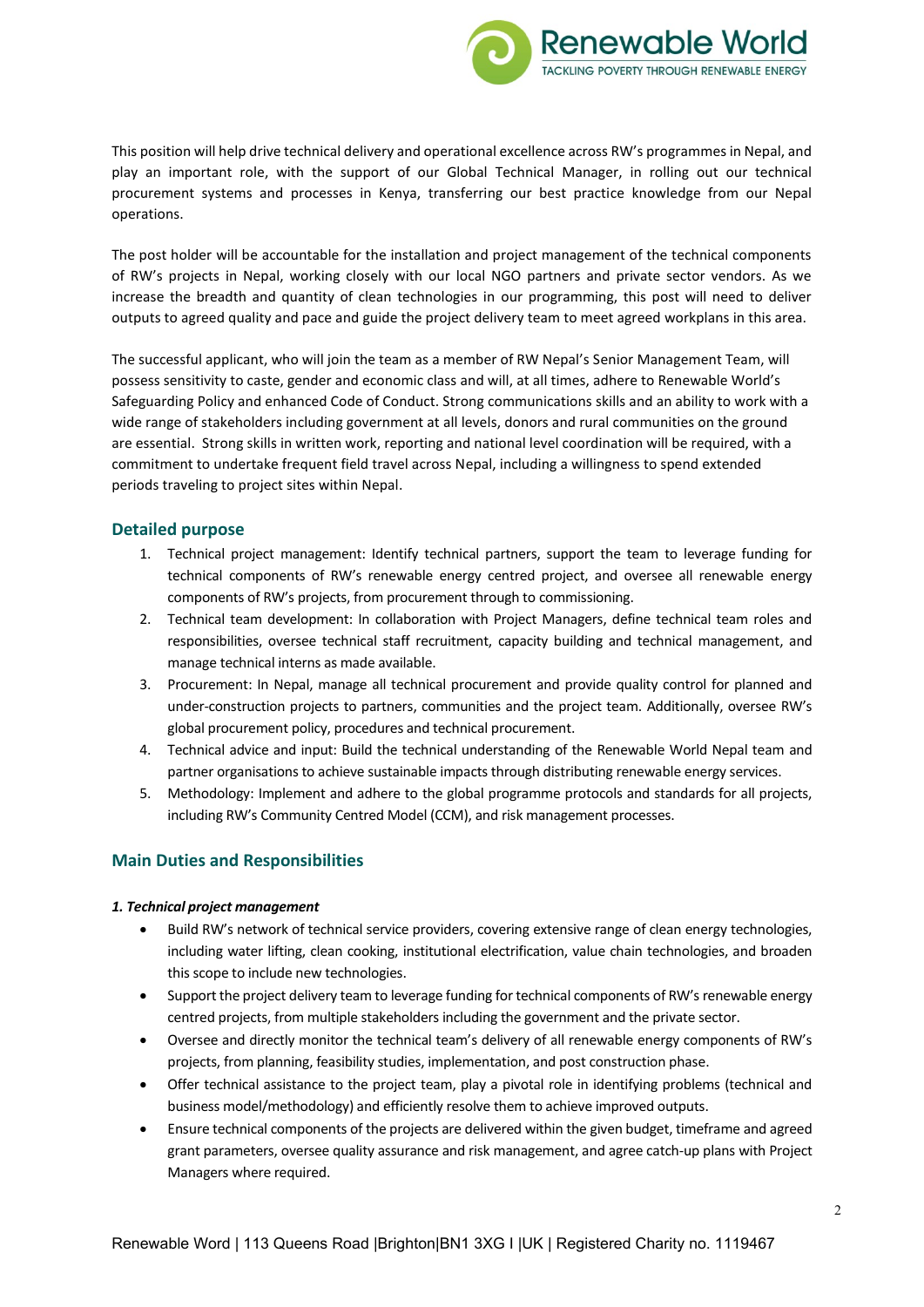• Ensure health and safety measures are implemented throughout the project period, providing guidance to the project delivery team, monitoring the delivery of health and safety measures and overseeing the delivery of any recommendations made to adhere to the highest standards.

**Renewable World TACKLING POVERTY THROUGH RENEWABLE ENERGY** 

### *2. Technical team development*

- Support project managers to recruit qualified technical staff, including leading on job description development, recruitment processes, and induction periods.
- Organise technical training for the technical staff and wider project team as relevant, according to needs and available project and operational budget, through direct delivery of training and engagement of relevant third part trainers.
- Hold regular technical team meetings to build the team cohesiveness and pre-plan the effective allocation of technical staff according to project need.
- In collaboration with the programme and fundraising departments in Nepal and at Head Office, identify opportunities for technical internships and volunteering opportunities, develop work parcels and manage these staff throughout the duration of their contracts.

#### *3. Procurement*

- Maintain and regularly update the existing technical supplier standing list in line with RW Nepal's procurement guidelines.
- Lead on developing a standing list in Nepal of qualified service providers for RETs.
- In consultation with Project Managers, lead in the development of annual procurement plans for technical work in each project, ensuring that they align with timely output and ultimate outcome delivery, and updating these proactively as required.
- Lead the procurement of technical items for RW projects in line with procurement plans, including preparation of bid documents, bid evaluation, contract award and contract management in line with RW's procurement policy.
- Ensure project partners have their own standard procurement policies which comply with the public procurement act and regulation as well as meet the minimum requirement set out in RW's policy. Provide technical input to upgrade their policies if required.
- At a global level, lead on global procurement policies and procedures and oversee complex or technical procurements (currently in our Kenya programme, but with potential for expansion – roughly 10% of role currently).

#### *4. Technical advice and oversight*

- Facilitate monthly technical team meetings to share knowledge and troubleshoot challenges, to encourage cross-project learning and best practice sharing.
- Document lessons learned and share these with the Nepal and global team through reports, website updates and presentations.
- Provide technical advice and guidance to partners and communities regarding technical procurement for RW-managed projects to ensure quality and timeliness in procurement.
- Review project design documents prepared by technical team members to ensure that technical design, drawings, cost estimate and specifications are in line with RW's technical standards, norms and guidelines.
- Roll out a 'Project Authorization Process' to provide formal approval to initiate the implementation of project's technical works.
- Maintain and update the technical database of all technologies implemented by RW and its partners.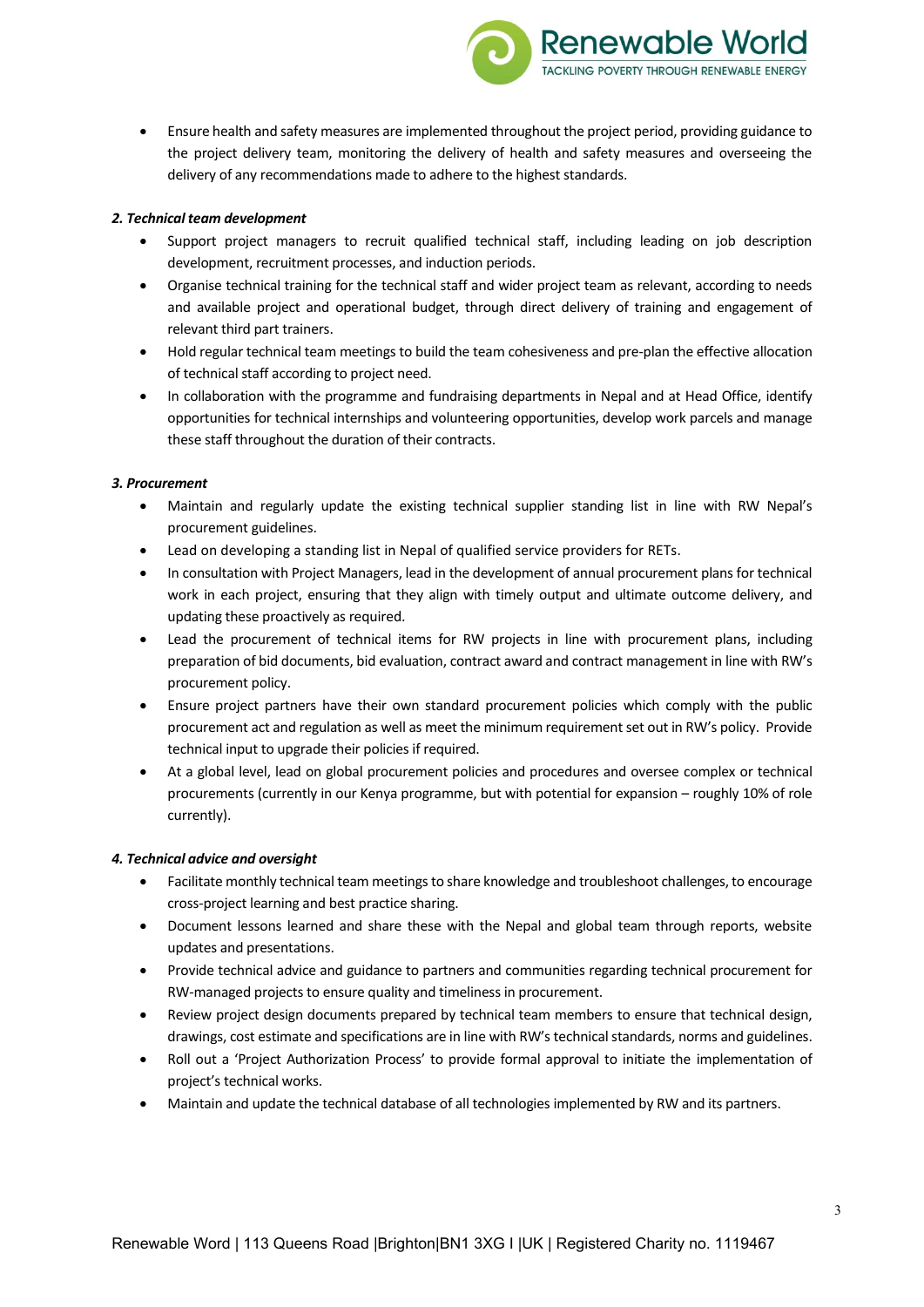

### *5. Methodology*

- Deliver all project activities in line with Renewable World's Community Centred Model, Sustainability Toolkit and associated toolsets, and contribute to the development of updated and new methodologies, including the application of market systems approaches and toolkits.
- In collaboration with Project Managers, conduct regular project risk assessments and health and safety audits, focusing on technical components of RW projects.
- Ensure teams follow the RW standard technical procedures, policies and documentation requirements across project phases.
- Ensure technical resources are maintained, managed and used responsibly and appropriately.
- Implement framework, policy and procedures to bring the level of service and maintenance of the installed RETs to the highest standard.

### *Cross-cutting duties*

- Line management of staff and volunteers as agreed, ensuring RW's HR policies and HR management processes are followed.
- Ensure all pilot and scale up projects are gender and socially inclusive.
- Adhere to Renewable World's Code of Conduct, Enhanced Code of Conduct and follow Renewable World's Safeguarding Policy at all times.
- Represent Renewable World, our values, vision and mission in the regions and districts where RW operates in a professional, honest, transparent and positive way to help build Renewable World's image and brand in the regions and district as an organisation committed to poverty alleviation and collaboration in Nepal.
- Ensure resource availability and efficient usage of resources.
- From time to time undertake other reasonable tasks and responsibilities as requested by your direct line Manager.
- Keep accurate records and utilise the existing administrative forms, for food, travel and accommodation when visiting project sites, and timesheet management to enable financial administration.
- Attend regular supervision and take active steps in professional development.

## **Qualification, Experience and Attributes**

*Essential*

- Minimum of 10-years relevant work experience and a master's degree in Energy Engineering, Civil Engineering, Renewable Energy (Solar, Biogas, Water Pumping etc) or similar discipline.
- Strong technical skills and background, preferably in small-scale renewable energy and/or clearly relevant related topic.
- Strong experience in procurement and contract management.
- Experience in capacity building or mentoring, preferably at all stages of the process including design, implementation and assessment.
- Ability to manage multiple priorities.
- Able to make quick decisions and solve technical problems to provide an efficient environment for project implementation.
- Experience of using AutoCAD to produce and review necessary technical drawings
- Proven experience in the usage of computer and office software packages (MS Word, Excel, PowerPoint, etc.) and able to write reports in English.
- Ability to interpret and convey technical information to a non-technical audience

### *Desirable*

Knowledge and / or experience of working with all of the following small scale renewable energy technologies: hydro, wind, solar and biogas.